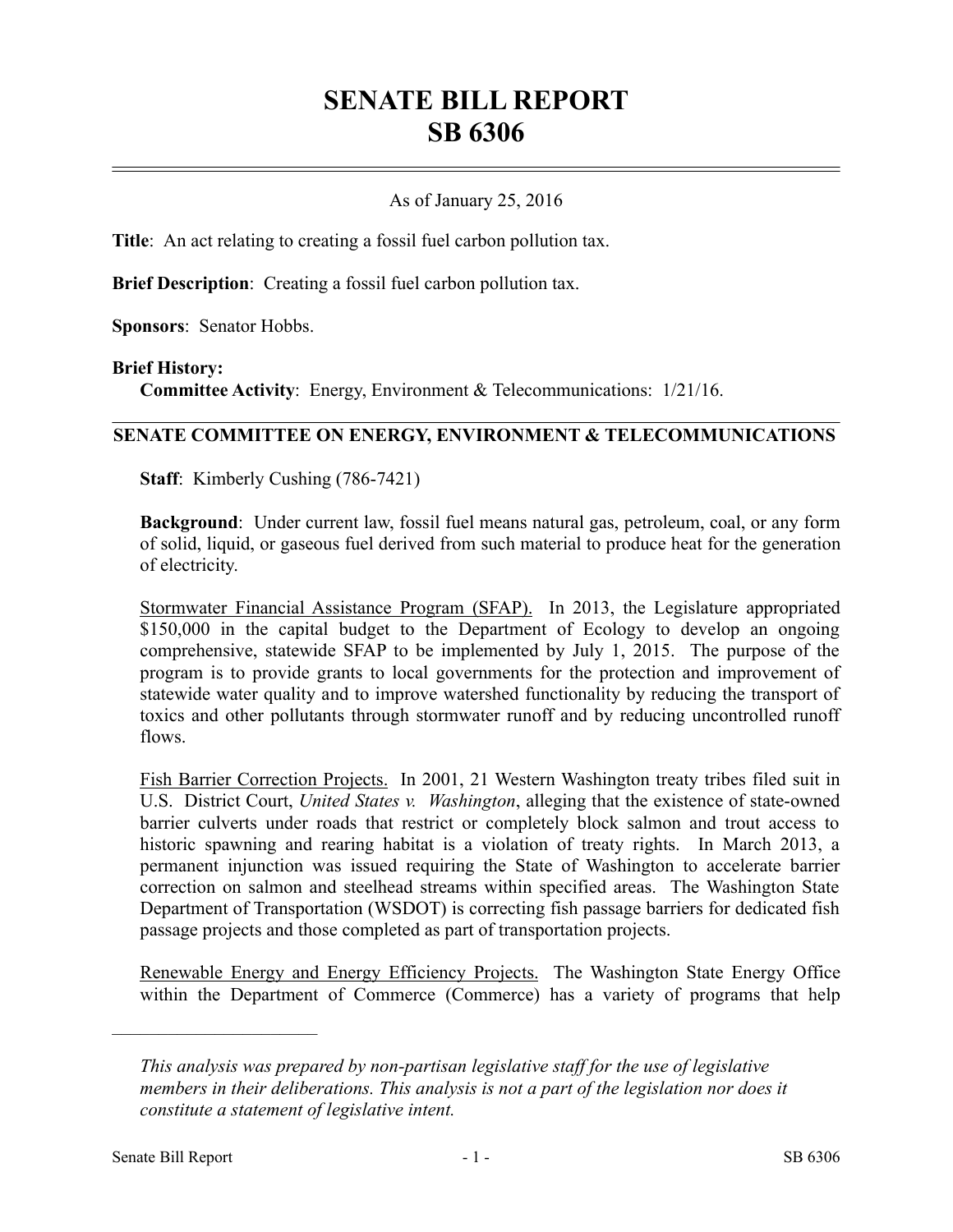improve energy efficiency for homeowners, businesses, public facilities, and low-income residents, improve access to financing for energy-efficiency upgrades, and to support the development and deployment of clean energy technologies.

In 2005, the Legislature created a Renewable Energy Cost-Recovery Incentive Program (Cost-Recovery Program) to promote renewable energy systems located in Washington that produce electricity from solar, wind, or anaerobic digesters. A utility providing incentive payments is allowed a credit against its public utility tax (PUT) for incentives paid. The Cost-Recovery Program expires June 30, 2020.

**Summary of Bill**: Defining Fossil Fuel and First Taxable Event. Fossil fuel is defined as coal, natural gas, crude oil, and petroleum products. First taxable event means (1) the first possession of (a) natural gas acquired by a gas distribution business, or a person subject to the use tax levied on natural gas; (b) coal acquired by a person using coal for the generation of electricity, heat, or steam in Washington; and (c) petroleum product subject to a hazardous substance tax; and (2) the use of fossil fuels in a Washington facility that results in carbon dioxide (CO2) emissions in conjunctions with the process of distilling, fractionating, refining, or processing of crude oil or petroleum products.

Fossil Fuel Carbon Pollution Tax (Carbon Tax). A carbon tax is levied and imposed at the time of the first taxable event and upon the first taxable person in Washington on the carbon content of fossil fuels extracted, manufactured, or introduced into this state equal to \$8 per metric ton of CO<sub>2</sub>.

Fossil fuels exempt from the carbon tax are those (1) used for air or marine travel between Washington and another state or county; (2) purchased in Washington for export for use outside of Washington; and (3) brought into this state in the fuel tank of a motor vehicle, vessel, locomotive, or aircraft. Reductions to the carbon tax rates are not a credit and cannot be transferred, traded, or banked.

The Department of Revenue (DOR), with the Department of Ecology, must calculate the carbon content of fossil fuels, using relevant methods established by the U.S. Department of Energy or U.S. Environmental Protection Agency. The carbon tax is to be collected in addition to all other taxes imposed on fossil fuels. To the extent practical, DOR must integrate the administration and collection of the carbon taxes with all other taxes imposed on taxpayers.

Expenditures from the Carbon Pollution Revenues Account (Account). All receipts from the carbon tax must be deposited into the Account, which is created in the state treasury. The following activities must each receive a quarter of the revenues from the Account:

- 1. Project-specific planning, design, and construction projects that reduce storm water impacts from existing infrastructure and development. Grants to cities and counties must be provided through the SFAP. Grants also may be provided for projects sponsored by other public or private entities.
- 2. Fish barrier correction projects at state highways as required by the federal injunction. If the amount exceeds the current biennial appropriation for compliance with the injunction, WSDOT may provide funding for projects with the greatest restoration of fish habitat access for fish barrier correction projects on state or local roadways.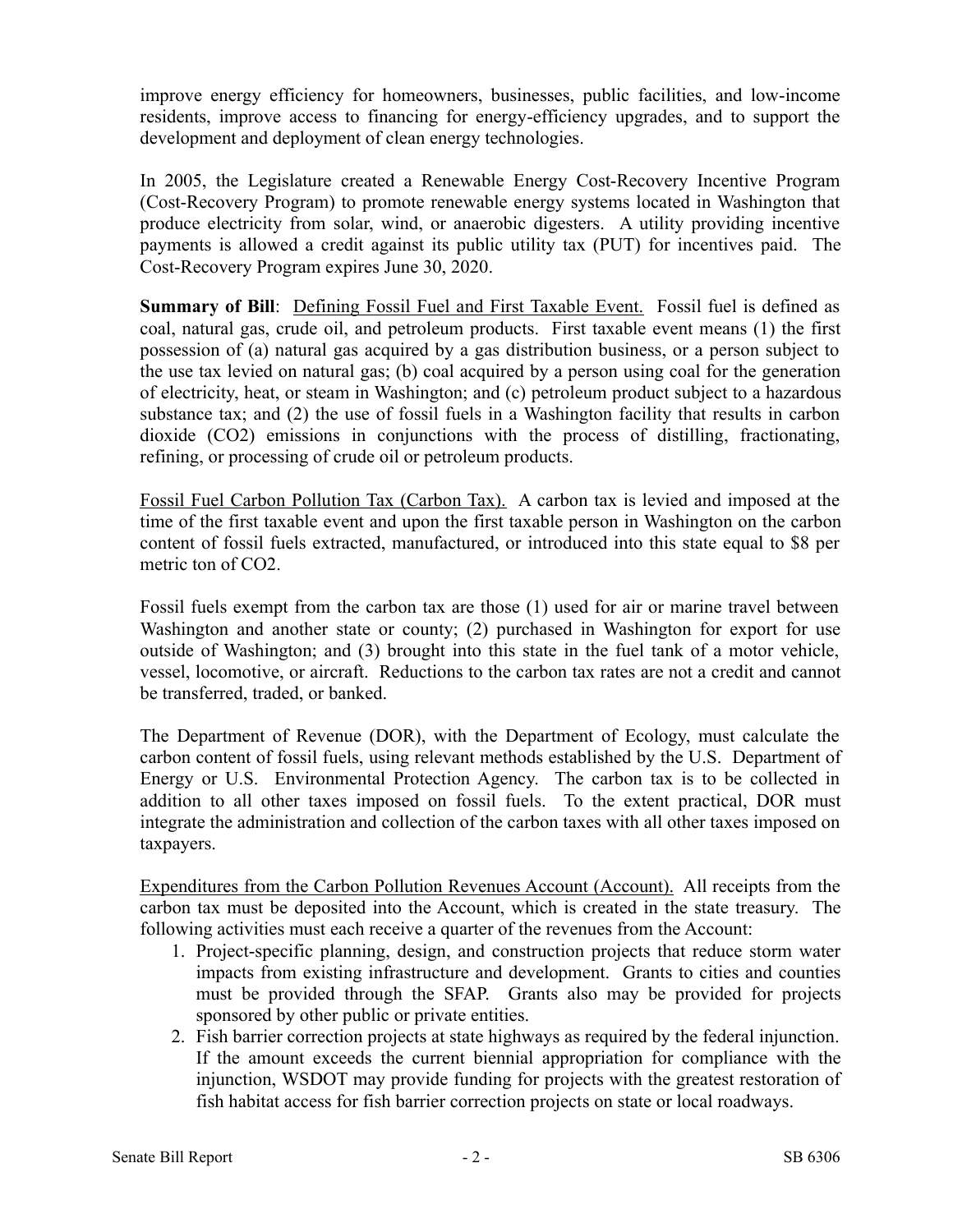- 3. Programs that advance renewable energy and energy efficiency administered by Commerce, including funding:
	- a. for projects that provide a benefit to the public through development, demonstration, and deployment of clean energy technologies that save energy, reduce energy costs, reduce harmful air emissions, or otherwise increase energy independence for the state;
	- b. for community energy efficiency programs with an emphasis on low-income housing; and
	- c. to offset some or all of the state fiscal impacts of the credits against taxes owed by utilities under the Cost-Recovery Program.
- 4. Projects and programs that advance the use of public transportation and other multimodal transportation options throughout the state.

**Appropriation**: None.

**Fiscal Note**: Available.

## **Committee/Commission/Task Force Created**: No.

**Effective Date**: The bill takes effect on January 1, 2017.

**Staff Summary of Public Testimony**: PRO: The bill was introduced to start a discussion. The Legislature has been in situations where it could have done something, but an initiative was thrust upon it instead. My biggest fear is an initiative will implement cap and trade, which is a bad policy in a small market. The fiscal note is larger than expected, so let's lower it. We can change the bill to allow exemptions for certain sectors of the economy or to make it a progressive tax. We can change the four pots of money and spend it on water projects instead of transportation. We don't put out a lot of carbon in our state, but storm water going into Puget Sound is a problem. We can help Washington with this bill. We are glad to have public transportation as part of the conversation.

CON: Washington State emissions are at 10 tons per person, which is below the national average, but more than twice the world average and five times the average that scientists consider safe for climate stability, which is 2 tons. There is strong support for climate stability around the world. As a result of the Paris Agreement, the U.S. and other nations have pledged to keep temperatures well below 2 degree Celsius. Washington should put a price on carbon of at least \$25 a ton in order to make a significant contribution to the U.S. pledge.

OTHER: \$8 a ton is one half of what the initiative starts at. If a tax is placed on natural gas users, i.e., home owners, the people who pay should be able to benefit. We want to discuss getting energy efficiency into homes. We are concerned about the tax increase to the cost of Washington's electricity, which is cleanest in the country. Economists agree a carbon tax is the single most effective strategy for reducing carbon emissions. A price on carbon is long overdue. A much higher price than \$8 a ton is needed. But to achieve higher prices, a revenue neutral policy is needed. If the Legislature needs new revenue, we don't know if these are the right buckets. It is important to figure out ways to pay for storm water. A carbon tax will increase conservation and revenue. It is our moral responsibility to protect